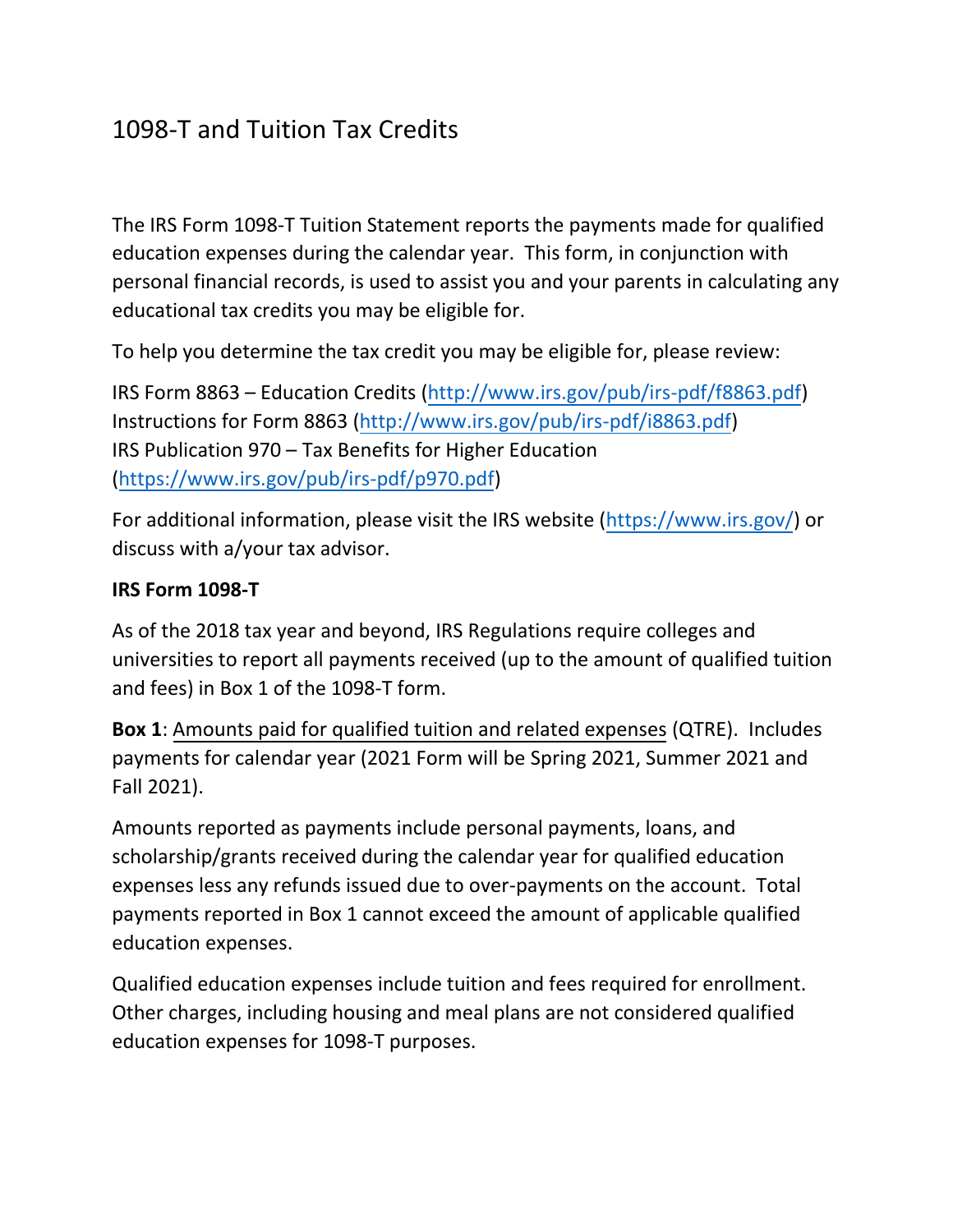Books are not reported on the 1098-T tax form, although payments may be tax deductible. At this time, CC does not post those fees on student accounts. Keep your invoices and receipts for book transactions in your own tax records.

The amount reported in Box 1 is NOT reduced by scholarships and grants which is reported in Box 5.

**Box 5**: Scholarships and Grants received during the calendar year. Includes scholarship/grants for calendar year (2021 Form will be Spring 2021, Summer 2021 and Fall 2021).

IRS Regulations state, Colleges and Universities are NOT required to provide a 1098-T tax form in the following instances:

- Student is enrolled in courses which have no academic credit, even if the student is otherwise enrolled in a degree program.
- Students whose qualified tuition and fees are paid entirely with scholarships and/or grants.
- If student withdrew and earned no academic credit.
- Students who are not US citizens, unless requested by the student.

## **IMPORTANT: Social Security Number Required and Address Required**

You are required to provide your social security number so that we can send you a correct 1098-T and file one with the IRS. To provide your SSN, please print and complete the [taxpayer form.](https://www.coloradocollege.edu/offices/studentaccounts/documents/TaxpayerForm.pdf)

Please mail the completed taxpayer form to the Student Accounts office – Colorado College, Attn: Student Accounts Office, 14 E. Cache La Poudre Street, Colorado Springs, CO 80903 or bring the completed document into our office, located in Spencer Center, 1<sup>st</sup> Floor, Suite 116. DO NOT email taxpayer form. To correct an SSN that already exists in our system, please visit the Registrar's office, located in Armstrong Hall, 1<sup>st</sup> floor and provide a copy of your SSN card.

Your address is also required for a statement to be generated by the student accounts office. You can update your address with the Registrar's office via email or visit their office to complete and address change form.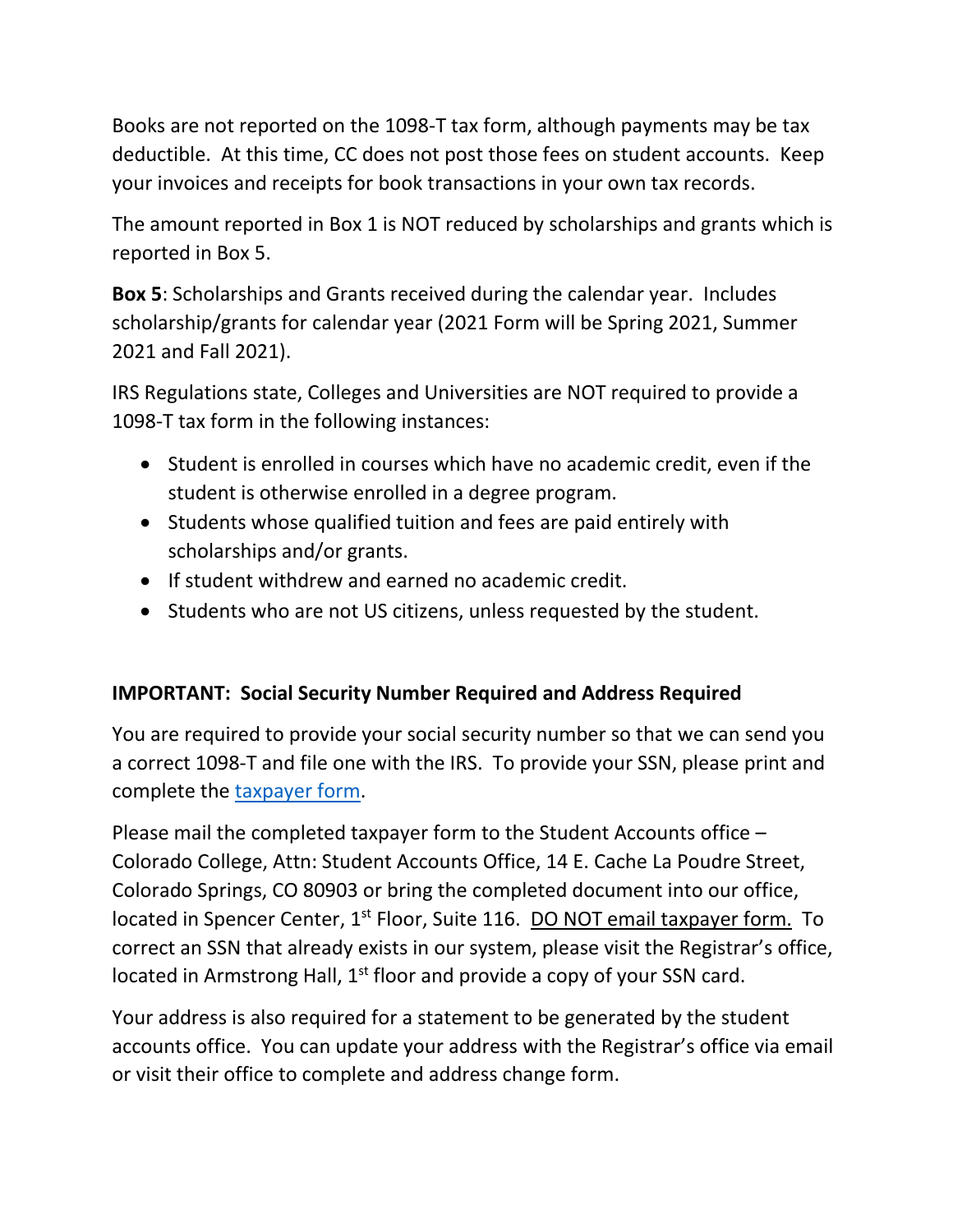Colorado College has partnered with our Billing provider, TouchNet, to provide you with your Form 1098-T.

## **VIEW YOUR 1098-T ELECTRONICALLY**

Students who have consented to receive the 1098-T electronically can view the form at our online billing site (via Banner SSB) under payments and billing link. Authorized users may also view the 1098-T online if they have been granted permission by the student.

PLEASE NOTE: IF A STUDENT DID NOT CONSENT TO RECEIVE THE 1098-T ELECTRONICALLY, THEY MUST DO SO TO VIEW THE 1098-T VIA OUR ONLINE BILLING SITE. THIS WILL ALSO ALLOW ANY AUTHORIZED USERS TO SEE THE FORM ONLINE.

Students can set up or change their delivery method for viewing the 1098-T by following the steps [here.](https://www.coloradocollege.edu/offices/studentaccounts/1098T+Student+Accounts+Web+Electronic+Process.pdf)

Once the consent is completed, sign into the CC online billing site, scroll to the Statement box, click "View" on the latest 1098-T Statement link.

Click on the 1098-T Tax Statement year and click on "View" button in the action column.

## Authorized Users

\*\*\*Your student must give permission for you to view the 1098-T online. Once the permission is granted; go to the online billing site to view. [https://secure.touchnet.net/C22796\\_tsa/web/login.jsp](https://secure.touchnet.net/C22796_tsa/web/login.jsp)

Once logged in, scroll to the Statement box, click "View" on the latest 1098-T statement link.

Click on the 1098-T Tax Statement year and click on "View" button in the action column.

## Questions?